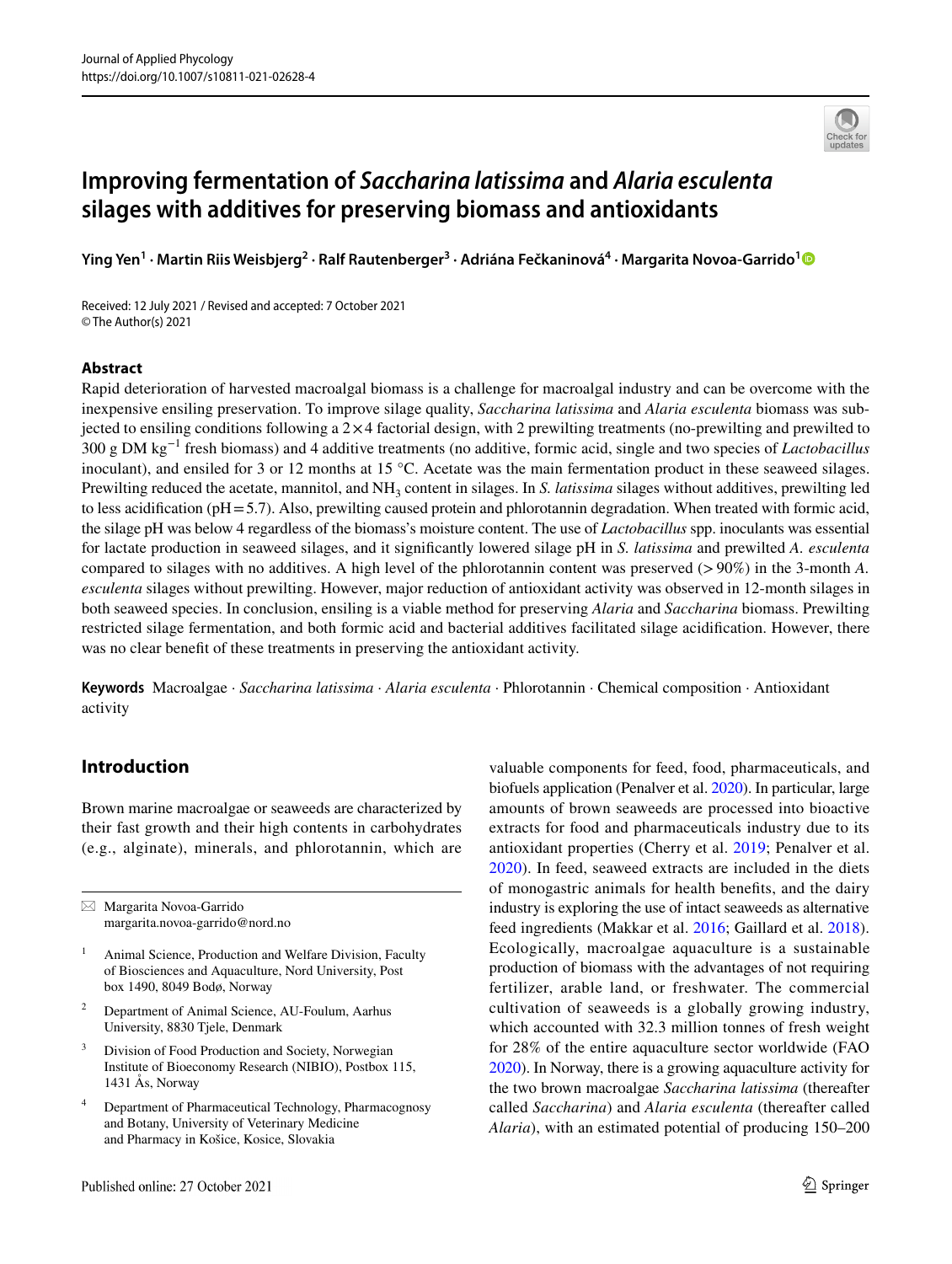t fresh biomass per hectare per year (Broch et al. [2019](#page-10-3); Fiskeridirektoratet [2020](#page-10-4)). Meanwhile, the rapid post-harvest deterioration of macroalgal biomass is a known limitation to its further utilization as nutrients and bioactive ingredients.

Ensiling is a common agricultural method to preserve forage for livestock. During ensilage, the freshly harvested biomass is preserved by anerobic fermentation in which epiphytic lactic acid bacteria (LAB) convert sugars into lactate  $(pK_a \text{ of } 3.86)$  and decrease the pH. The increased acidity and osmotic pressure arrest the microbial activities, and the nutrient content is preserved. Ensiling requires low mechanical and energy inputs. This is of great advantage for the preservation of harvested seaweeds in countries with climate conditions unfavorable for sun-drying and high labor costs (e.g., Norway). Moreover, ensiling potentially enables a year-round supply with biomass, batch process, and the possibility to avoid drying in several downstream processes which are designed to use wet biomass (Alvarado-Morales et al. [2013](#page-10-5); Bach et al. [2014\)](#page-10-6).

However, studies have shown difficulties in reaching adequate acidifcation of silage with the brown seaweeds *Ascophyllum nodosum* and *Fucus vesiculosus* due to the high moisture content, low fermentable carbohydrates, and lack of the natural epiphytic LAB (Black [1955;](#page-10-7) Herrmann et al. [2015;](#page-10-8) Campbell et al. [2020](#page-10-9)). For *Saccharina*, the high carbon to nitrogen ratio (C:N) of the biomass supports an adequate fermentation activity to reach a low silage pH, but nutrients losses were reported during ensilage (Herrmann et al. [2015](#page-10-8); Cabrita et al. [2017;](#page-10-10) Campbell et al. [2020](#page-10-9)). Hence, common management strategies of moisture reduction and the use of silage additives were recommended to improve silage quality (Herrmann et al. [2015](#page-10-8)).

So far, there are only a few studies available that used either chemical or LAB additives in *Saccharina* silages (Cabrita et al. [2017;](#page-10-10) Campbell et al. [2020;](#page-10-9) Novoa-Garrido et al. [2020\)](#page-11-2). However, it is challenging to compare these results due to the diferences in seaweed biomass and ensiling conditions. Besides, the silage production of *Alaria* has not been studied yet despite this alga's commercial signifcance. Moreover, the efects of additives were found to differ in silages made of fresh and prewilted seaweed biomass (Gallagher et al. [2021\)](#page-10-11).

The aim of the present study was to increase our knowledge of ensiled seaweed biomass with respect to its quality (fermentation pattern), antioxidant activity, and chemical composition in the diferent ensiling conditions, managed by means of moisture reduction (prewilting) and the use of common ensiling additives, in order to make a decisive approach towards ensiling. One hypothesis tested was that LAB additive will promote the lactic fermentation process in seaweed biomass. A second hypothesis tested was that lower moisture content will substantially affect the fermentation pattern.

## **Material and method**

#### **Seaweed cultivation**

*Saccharina latissima* and *Alaria esculenta* were grown at the commercial foating aquaculture facility of Lofoten Blue Harvest in Austre Vågan on Lofoten, Norway (N68, E15). The seeding material was prepared from locally collected parental material by Hortimare AS (Bergen, Norway). Ropes were seeded before deployed to the sea in October 2017, and the macroalgae were allowed to grow for 8 months until they were harvested in June 2018. The biomass was washed with seawater on the vessel right after harvest and then packed in Styrofoam boxes to be transported (4–7 °C) to the Research Station of Nord University in Bodø. Upon arrival and within 24 h after harvest, the macroalgae were transferred to 600 L water tanks with running seawater set to  $7 \pm 1$  °C and constant aeration to mitigate potential degradation. The macroalgae were maintained at 150 µmol photons  $m^{-2}$  s<sup>-1</sup>, measured at the water surface of the tanks, until further treated for silage preparation within 48 h.

#### **Experimental design**

Ensiling treatments followed a  $2 \times 2 \times 4$  factorial design with two prewilting treatments (no-prewilting and prewilted to 300 g DM kg<sup>-1</sup> fresh biomass), two chopping times (20 s and 1 min), and four additive treatments (no additive, formic acid, single and two species of *Lactobacillus* inoculant)  $(n=3)$ . However, since the chopping time did not have an efect on our results, this factor was removed, and the results were pooled for statistical analysis as a  $2 \times 4$  factorial design (*n* = 6).

#### **Silage preparation**

The silage preparation framework is shown in Fig. [1.](#page-2-0) Macroalgal biomass was washed in three sequential water baths with decreasing salinity: 100% seawater, 70% seawater and freshwater (10 s at each step). Some of the excess water was drained by hand squeezing. Pre-ensiling samples were collected before washing  $(n = 1)$  and after draining (*n* = 1) and stored at− 40 °C until further analysis. For the prewilting treatment, half of the washed and drained biomass was processed with its original moisture content (noPW). The other half of the washed and drained biomass was oven-dried at  $37 \pm 4$  °C (using a fan) to reach approximately 300 g dry matter per kg biomass (PW). The PW and noPW biomass were then chopped using a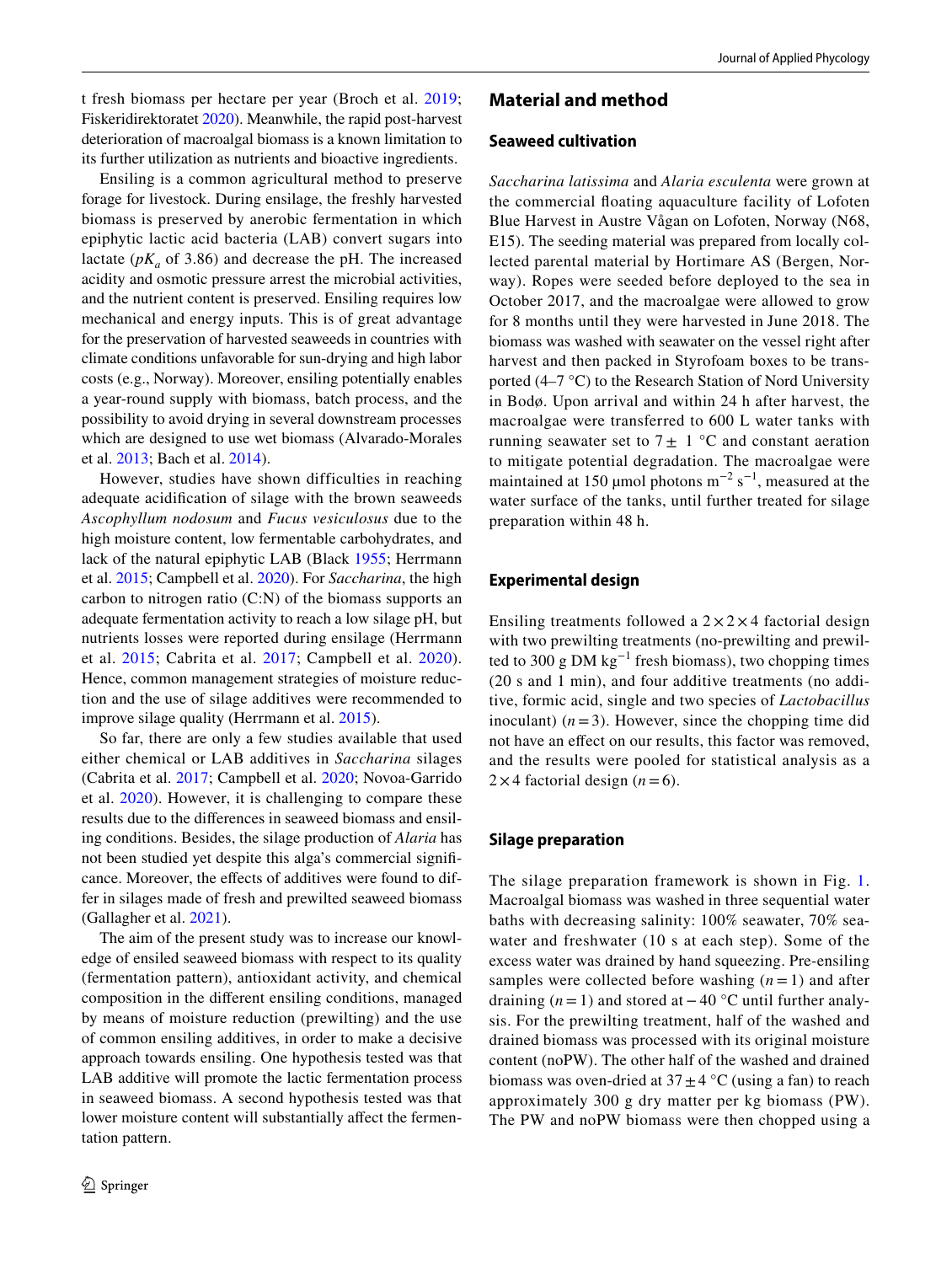<span id="page-2-0"></span>**Fig. 1** The silage preparation framework per seaweed species

#### Step1: washing and draining

- Sampling pre-ensiling biomass (before washed)
- Washing with 100 %, 30 % 0 % seawater, following by hand draining
- Sampling pre-ensiling biomass (washed and drained)



butcher's cutter (TONDO5, ADE Germany GmbH, Germany) in batches of 3 kg to a particle size of about 1–4  $\text{cm}^2$ .

After chopping, 1 kg of noPW biomass and the equivalent weight of PW biomass (*Alaria*: 310 g, *Saccharina*: 280 g) were placed in vacuum plastic bags as small-scale lab silos (Lavezzini, Fiorenzuola d'Arda, Italy; dimentions  $20 \times 60$  cm). Different additives were added to each lab silos under the following treatments, CON: no additives = control, FA:  $4 \text{ g}$  formic acid per bag (WVR, Norway), LABh: 5 × 10<sup>9</sup> CFU *Lactobacillus plantarum* R2 Biocenol™ (CCM 8674) per bag, and LABm:  $2.5 \times 10^9$  CFU *L. plantarum* (CCM 8674) and 2.5 × 10<sup>9</sup> CFU *Lactobacillus fermentum* R3 Biocenol™ (CCM 8675) per bag. Both LAB strains were isolated from the intestinal content of farmed healthy juvenile rainbow trout (Fečkaninová et al. [2019\)](#page-10-12). The LAB inoculants were prepared fresh prior to ensiling. After adding the additives, the lab silos were gently massaged by hand to homogenize the macroalgal material with the ensiling additives, and vacuum-sealed using a heatsealing mechanism. All silages were ensiled in the dark in a temperature-controlled room at  $15 \pm 1$  °C for 3 or 12 months, simulating summer temperature conditions in Norway. At each sampling time, six lab silos per treatment were opened to terminate fermentation, and the biomass was transferred to another bag and stored at−40 °C until further analysis.

## **Chemical composition analysis**

Seaweed samples were extracted by blending 80 g of biomass with  $750$  mL of  $dH<sub>2</sub>O$  twice for 40 s with an interval break of 40 s in a 4-L blender with stainless steel container (Warning Commercial, USA). The blended juice was poured into two 50-mL tubes and centrifuged at 2300×*g* for 20 min at 10 °C. Silage pH was determined by the average pH of supernatant from the two tubes using pH meter (PHM240; Radiometer Medical ApS, Denmark) for each sample. For fermentation product analysis, 8 mL of supernatant was mixed with 2 mL of 25% meta-phosphoric acid (MPA) and stored at−20 °C. Short-chain fatty acids (SCFA) including acetate, propionate, butyrate, valerate, iso-butyrate, iso-valerate, and caproate were measured by the gas chromatography methods described in Kristensen et al.  $(1996)$  $(1996)$ . Ammonia (NH<sub>3</sub>) content was measured using the commercial kit based on glutamate dehydrogenase (AM 1015; Randox Laboratories Ltd., UK) and the Cobas Mira auto-analyzer (Roche Diagnostics, Switzerland). L-lactate content was measured using YSI 2900 Biochemistry Analyzer (YSI Inc., USA) with membrane-immobilized substrate specifc oxidases (L-lactate oxidase). To measure mannitol content, the same supernatant used for measuring pH was further extracted with 1:2 water-EtOH solution under constant stirring. After centrifugation, the supernatant was analyzed with an enzymatic fuorimetric method, equivalent to the method used for determination of glutamic acid (Larsen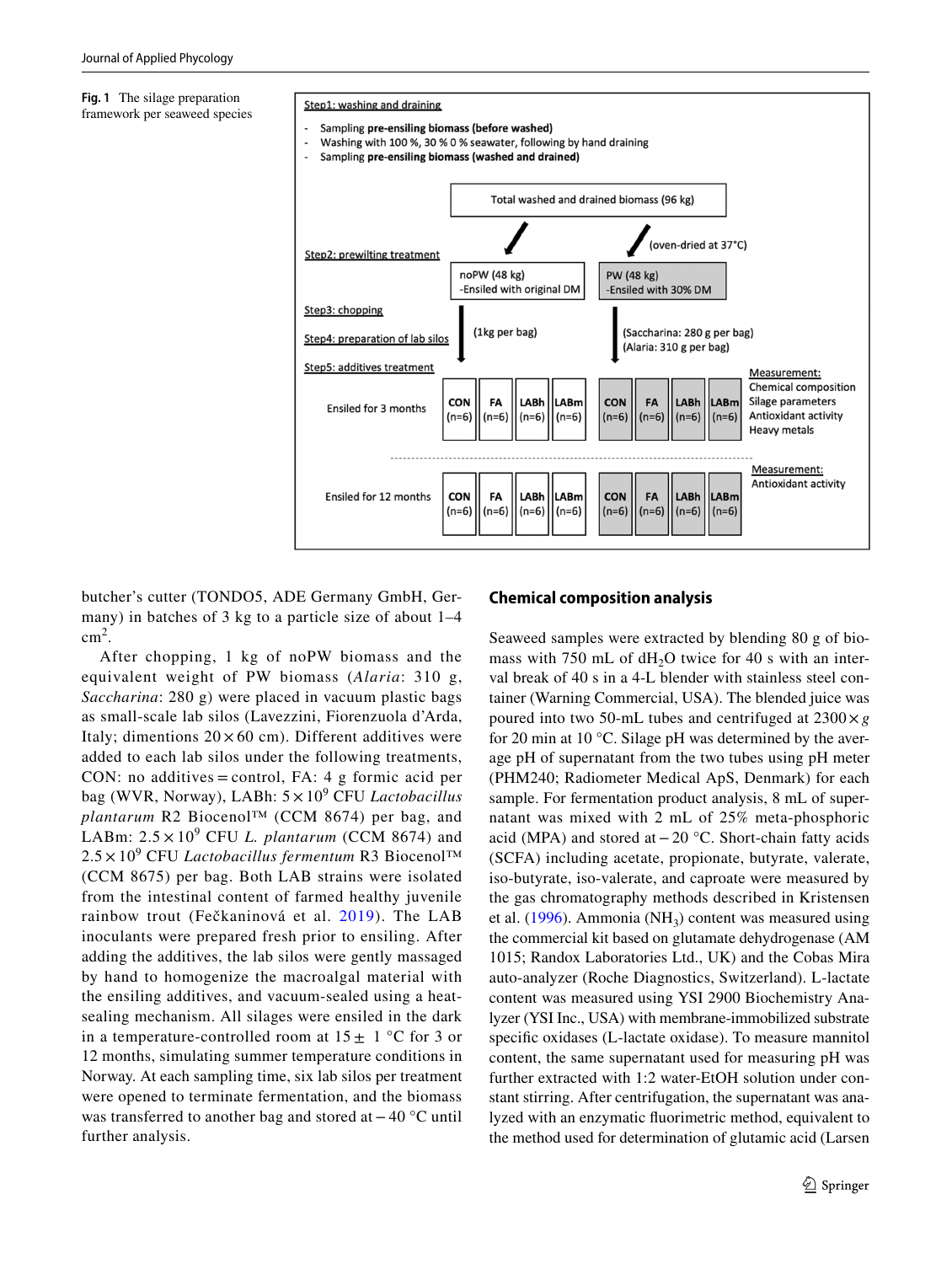and Fernández [2017\)](#page-11-4), to determine D-mannitol concentration after reaction with mannitol dehydrogenase. Dry matter (DM) content was determined by freeze drying the frozen samples (−82 °C, 0.77 mbar). Dried samples from the same treatments were pooled together and milled to pass 1.0 mm filter for ash, nitrogen  $(N)$ , carbon  $(C)$ , and neutral detergent fber (aNDF) analysis. Crude ash was determined after incinerated at 525 °C for 6 h (AOAC International, 2000). N and C content was measured by the Dumas method (Hansen, [1989](#page-10-13)), using Vario MAX CN (Elementar Analysesysteme GmbH, Germany). The aNDF content was analyzed using neutral detergent extraction according to Mertens [\(2002\)](#page-11-5) with a Fibertec M6 System (Foss, Denmark) using heat-stable amylase and corrected for ash. The iodine (I) and heavy metal contents including lead (Pb), cadmium (Cd), mercury (Hg), arsenic (As), and inorganic As (iAs) were measured in a commercial laboratory by the inductively coupled plasma (ICP-MS) method. To make extracts, 1 g of freeze-dried samples were mixed with acid solution (39% HNO<sub>3</sub> +  $1.8\%$ ) HCl) followed by a pressured microwave digestion (up to 235 °C, 1.5 to 2 h). For iodine, the extraction was carried out with tetramethylammonium hydroxide. The iAs was determined using hydride generation atomic absorption spectrometry (HG-AAS).

#### **Antioxidant activity analysis**

Pre-ensiling and ensiled seaweed samples (3 and 12 months) were freeze dried at−55 °C, milled to pass 1.0-mm screen using a cell mill (Cyclotec 193 Sample Mill; Tecator, Sweden), and extracted by mixing 50–150 mg of milled powder with 1 mL of 70% (v/v) aqueous acetone with constant shaking at room temperature for 60 min, followed by centrifugation  $(10,000 \times g, 6 \text{ min}, 4 \degree C)$ . The extraction step was repeated four to six times to extract more than 95% of the soluble phlorotannins from the macroalgal samples according to Koivikko et al. ([2005\)](#page-11-6). The collected supernatant was used to measure the total soluble phlorotannins (TSP) and the 2,2-diphenyl-1-picrylhydrazyl (DPPH) radical scavenging capacity, photometrically using Multiskan Sky microplate spectrophotometer (Thermo Scientifc, USA). The absorbance was read at 730 nm for TSP assay and 520 nm for DPPH assay. The TSP contents were analyzed following a modifed protocol described by Rautenberger et al. [\(2015\)](#page-11-7), using phloroglucinol to set up the standard curve. Briefy, the extract was incubated with freshly prepared 1 N Folin-Ciocalteu phenol reagent (Merck KGaA, Germany) for 5 min, and then, the  $20\%$  (w/v) NaCO<sub>3</sub> was added to the mixture and incubated for 60 min at room temperature. The DPPH assay was performed following the Rautenberger et al. [\(2015\)](#page-11-7), modifed from Fukumoto and Mazza ([2000](#page-10-14)). Briefy, the extract was diluted to diferent concentrations  $(1:1-1:160)$  using 70% (v/v) acetone and incubated with freshly prepared 165 µM DPPH (Sigma-Aldrich, Germany) for 18 h in dark at room temperature. The 50% inhibition of DPPH radical reduction (DPPH-IC $_{50}$ ) was calculated and expresses as mg DM seaweed mL−1 DPPH.

#### **Statistics**

Data was subjected to two-way analysis of variance with the fixed effects of silage additive treatment, prewilting treatment, and their interactions using the analysis of variance model (aov) program of R studio (Version 1.2.5033, RStudio, Inc., USA). As mentioned above, the fxed efect of chopping time (20 s, 1 min) from the original design was omitted from the original model, and there were 6 replicates per treatments. For TSP and DPPH-IC $_{50}$ , the storage time (3) and 12 months) was included as the third fixed effect, without their interaction in the model. Efects were considered significant when *p* value  $\leq 0.05$ , and a trend when  $0.05 \leq p$ value  $\leq 0.10$ . Differences between means within the separated level of the prewilting treatments were tested using the Tukey's multiple comparison test  $(p < 0.05)$ . The data are presented as mean $\pm$  standard deviation from the biological replicates unless otherwise stated.

## **Result**

#### **Chemical characteristics of pre‑ensiling seaweeds**

The average DM content  $(n=3)$  was  $93.1 \pm 6.8$  g kg<sup>-1</sup> fresh matter in *Alaria*, and  $84.3 \pm 4.9$  g kg<sup>-1</sup> fresh matter in *Saccharina* before washing. The pH was neutral, and the C and mannitol contents were similar in both seaweed species (Table [1](#page-4-0)). In *Alaria*, the N and aNDF contents were 2 times higher, the TSP content was 4 times higher, and the DPPH radical scavenging capacity was 18 times stronger compared to *Saccharina* (Table [1\)](#page-4-0). Washing and draining numerically reduced the ash content from 33.1 to 29.9% DM in *Alaria*, and from 28.7 to 23.9% DM in *Saccharina*.

## **Silage pH, fermentation products, and mannitol content in 3‑month silages**

The silage pH and fermentation products were significantly afected by prewilting and silage additives (Tables [2](#page-4-1) and [3](#page-5-0)). The total SCFA content was lower in PW-*Alaria* (noPW:  $24.8 \pm 4.3$  g kg<sup>-1</sup> DM, PW:  $12.9 \pm 4.5$  g kg<sup>-1</sup> DM), and PW-*Saccharina* (noPW:37.9 ± 8.8 g kg<sup>-1</sup> DM, PW: 13.6±4.3 g kg−1 DM). This reduction of total SCFA content led to a higher pH in *Saccharina*-CON (noPW: 4.56, PW: 5.71), but not in *Alaria*-CON (noPW: 4.84, PW: 4.68). The mannitol content was also lower in the PW-*Alaria* (noPW: 112.2 ± 14.2 g kg<sup>-1</sup> DM, PW:  $46.0 \pm 9.2$  g kg<sup>-1</sup> DM) and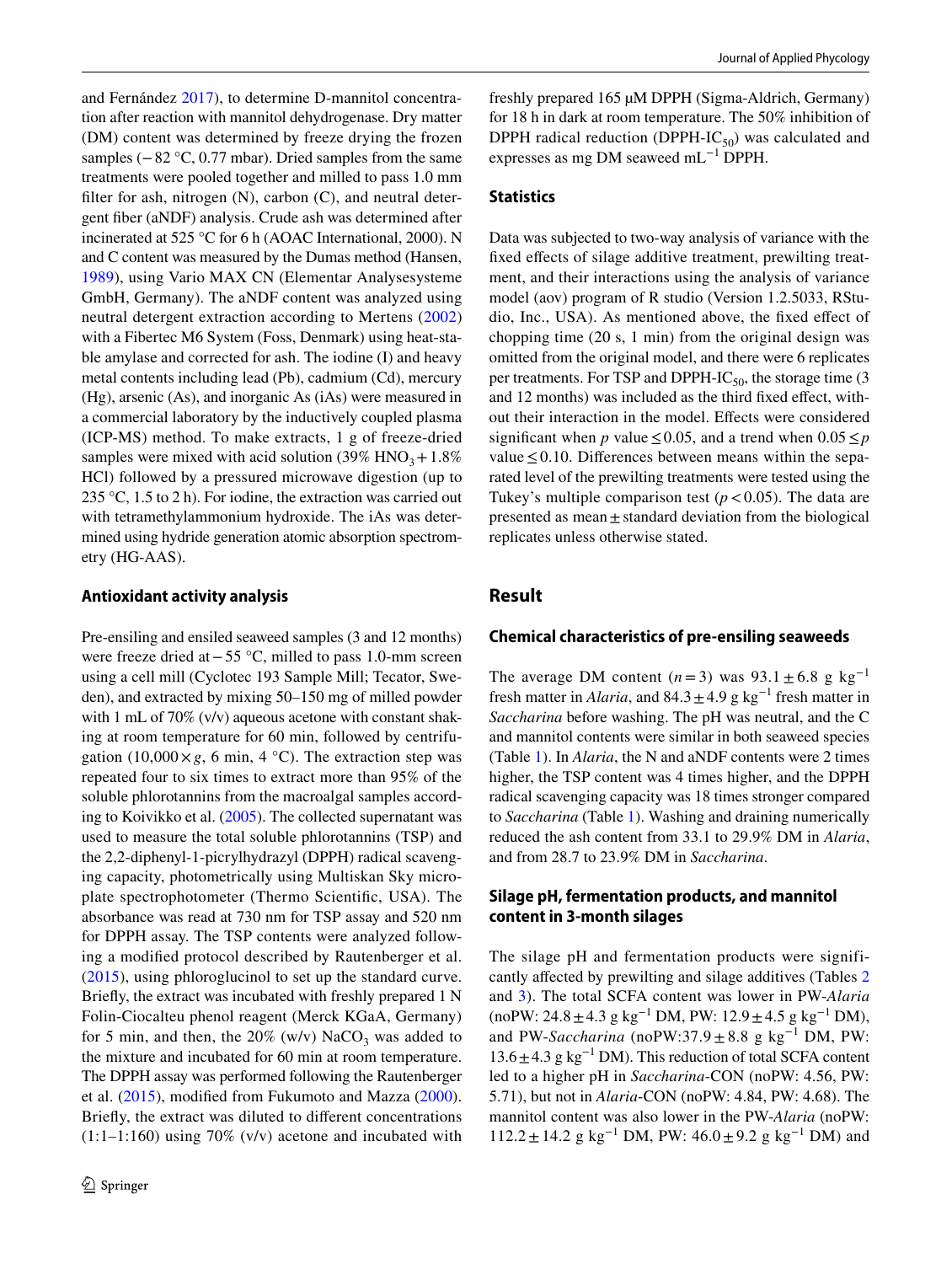<span id="page-4-0"></span>**Table 1** Chemical composition of pre-ensiling *Alaria esculenta* and *Saccharina latissima* (*n*=1)

| Seaweeds             | pH   | Ash<br>$(\%$ DM) | aNDF<br>C<br>N<br>Mannitol<br>$(g \text{ kg}^{-1} \text{DM})$ |      | <b>TSP</b> | $DPPH-IC_{50}$<br>$(mg DM mL^{-1})$ |      |      |
|----------------------|------|------------------|---------------------------------------------------------------|------|------------|-------------------------------------|------|------|
| Alaria esculenta     |      |                  |                                                               |      |            |                                     |      |      |
| Before washed        | 7.25 | 33.1             | 32.0                                                          | 1.60 | 15.9       | 119                                 | 28.0 | 2.24 |
| Washed and drained   | 6.86 | 29.9             | 32.9                                                          | 1.58 | 16.6       | 137                                 | 27.9 | 2.21 |
| Saccharina latissima |      |                  |                                                               |      |            |                                     |      |      |
| Before washed        | 6.73 | 28.7             | 30.8                                                          | 0.74 | 7.7        | 165                                 | 7.03 | 39.3 |
| Washed and drained   | 6.90 | 23.9             | 33.4                                                          | 0.88 | 4.5        | 112                                 | 7.36 | 36.1 |

*aNDF* amylase neutral detergent fber, *TSP* total soluble phlorotannins, *DPPH-IC50* the 50% inhibition of DPPH radical reduction

<span id="page-4-1"></span>**Table 2** Characteristics of *Alaria esculenta* silages<sup>1</sup> ( $n=6$ )

|                                                                   |                   |                  | Without prewilting (noPW) |                   | Prewilted (PW) |           |                   |                   |            | <i>p</i> -value |            |                          |  |
|-------------------------------------------------------------------|-------------------|------------------|---------------------------|-------------------|----------------|-----------|-------------------|-------------------|------------|-----------------|------------|--------------------------|--|
| Item                                                              | <b>CON</b>        | <b>FA</b>        | LABh                      | LABm              | <b>CON</b>     | <b>FA</b> | LABh              | LABm              | <b>SEM</b> | Additive        | Prewilting | Interaction              |  |
| DM <sup>2</sup>                                                   | 112a <sup>3</sup> | 123 <sub>b</sub> | 120ab                     | 113a              | 301            | 302       | 291               | 288               | 3.54       | 0.015           | < 0.001    | 0.080                    |  |
| Parameters in silage extracts at 3 months (g $kg^{-1}$ DM)        |                   |                  |                           |                   |                |           |                   |                   |            |                 |            |                          |  |
| pH                                                                | 4.84b             | 3.69a            | 4.54b                     | 4.62 <sub>b</sub> | 4.68c          | 3.55a     | 4.46b             | 4.42 <sub>b</sub> | 0.072      | < 0.001         | 0.006      | 0.866                    |  |
| Total SCFA <sup>4</sup>                                           | 29.6b             | 19.2a            | 24.6ab                    | 25.9 <sub>b</sub> | 10.0a          | 8.22a     | 17.5 <sub>b</sub> | 15.9b             | 1.09       | < 0.001         | < 0.001    | < 0.001                  |  |
| Acetate                                                           | 25.5c             | 18.8a            | 22.5 <sub>b</sub>         | 23.8bc            | 9.04b          | 7.66ab    | 7.88ab            | 6.38a             | 0.602      | < 0.001         | < 0.001    | < 0.001                  |  |
| L-lactate                                                         | 0.019a            | 0.031a           | 0.807 <sub>b</sub>        | 0.461ab           | 0.311a         | 0.015a    | 8.83b             | 8.96b             | 0.345      | < 0.001         | < 0.001    | < 0.001                  |  |
| Propionate                                                        | 3.5               | n.d.5            | 0.921                     | 1.07              | n.d            | n.d       | n.d               | n.d               | 0.763      | 0.141           | 0.015      | 0.141                    |  |
| Butyrate                                                          | n.d               | n.d              | n.d                       | n.d               | n.d            | n.d       | 0.211             | n.d               | 0.075      | 0.403           | 0.323      | 0.403                    |  |
| Caproate                                                          | 0.564             | 0.332            | 0.347                     | 0.552             | 0.205          | 0.1       | 0.137             | 0.14              | 0.061      | 0.022           | < 0.001    | 0.286                    |  |
| Valerate                                                          | n.d               | n.d              | n.d                       | n.d               | n.d            | n.d       | n.d               | n.d               | ÷          | ÷,              |            | $\overline{\phantom{a}}$ |  |
| Iso-butyrate                                                      | n.d               | n.d              | n.d                       | n.d               | 0.225          | 0.222     | 0.232             | 0.19              | 0.014      | 0.455           | < 0.001    | 0.455                    |  |
| Iso-valerate                                                      | n.d               | n.d              | n.d                       | n.d               | 0.227          | 0.225     | 0.233             | 0.192             | 0.014      | 0.453           | < 0.001    | 0.453                    |  |
| NH <sub>3</sub>                                                   | 0.126b            | 0.004a           | 0.041a                    | 0.041a            | 0.001          | n.d       | n.d               | n.d               | 0.009      | < 0.001         | < 0.001    | < 0.001                  |  |
| Mannitol                                                          | 123.9             | 110.4            | 105.4                     | 109.1             | 50.7           | 50.5      | 41.7              | 41.1              | 4.52       | 0.018           | < 0.001    | 0.499                    |  |
| Total soluble phlorotannins and antioxidant activity at 3 months  |                   |                  |                           |                   |                |           |                   |                   |            |                 |            |                          |  |
| $TSP(g kg^{-1} DM)$                                               | 27.1 <sub>b</sub> | 24a              | 25.6ab                    | 25.4ab            | 14.5           | 13.6      | 12.5              | 13.1              | 0.689      | 0.024           | < 0.001    | 0.211                    |  |
| DPPH-IC <sub>50</sub> <sup>6</sup>                                | 3.29a             | 5.51b            | 6.36b                     | 6.6 <sub>b</sub>  | 37.0           | 25.7      | 44.8              | 36.7              | 4.04       | 0.118           | < 0.001    | 0.157                    |  |
| Total soluble phlorotannins and antioxidant activity at 12 months |                   |                  |                           |                   |                |           |                   |                   |            |                 |            |                          |  |
| $TSP$ (g kg <sup>-1</sup> DM)                                     | 7.26b             | 4.9a             | 5.76a                     | 5.51a             | 4.08           | 3.53      | 3.51              | 3.69              | 0.229      | < 0.001         | < 0.001    | 0.002                    |  |
| $DPPH-IC_{50}$                                                    | 10.3a             | 38c              | 21.8b                     | 29.5bc            | 59.7b          | 27.4a     | 66.4b             | 61.5b             | 5.49       | 0.056           | < 0.001    | < 0.001                  |  |

<sup>1</sup>CON: no additive=control; FA: 4 g of formic acid per silo bag; LABh: 5×10<sup>9</sup> CFU *Lactobacillus plantarum* per silo bag; LABm:  $2.5 \times 10^9$  CFU *L. plantarum* and  $2.5 \times 10^9$  CFU *Lactobacillus fermentum* per silo bag

 $^{2}$ Dry matter = g kg<sup>-1</sup> fresh matter

 $3a,b,c$ —Mean values with different superscripts differed in PW or noPW treatment, respectively ( $p < 0.05$ )

 ${}^{4}$ Total SCFA = Ac + Llac + Pr + Bu + Cap + Val + IBu + Ival

5 n.d.: not detected, entered in the analysis with the value zero

<sup>6</sup>DPPH-IC<sub>50</sub>: the 50% inhibition of DPPH radical reduction (mg DM seaweed mL<sup>-1</sup> DPPH)

PW-Saccharina (noPW: 236.8 ± 27.1 g kg<sup>-1</sup> DM, PW:  $208.5 \pm 23.4$  g kg<sup>-1</sup> DM). The iso-butyrate and iso-valerate, potentially derived from degraded protein (valine and leucine), were only detected in the PW silages in both seaweed species.

In noPW-*Alaria*, the pH was similar in CON, LABh, and LABm, and the FA reached the lowest pH (3.69) with a significantly lower content of total SCFA, acetate, propionate, and NH<sub>3</sub> compared to CON. In PW-Alaria, the pH was signifcantly lower in FA, LABh, and LABm, and the L-lactate content was signifcantly higher in LABh and LABm which led to a higher content of total SCFA. In noPW-*Saccharina* silages, the pH and  $NH<sub>3</sub>$  contents were signifcantly lower in FA, LABh, and LABm, and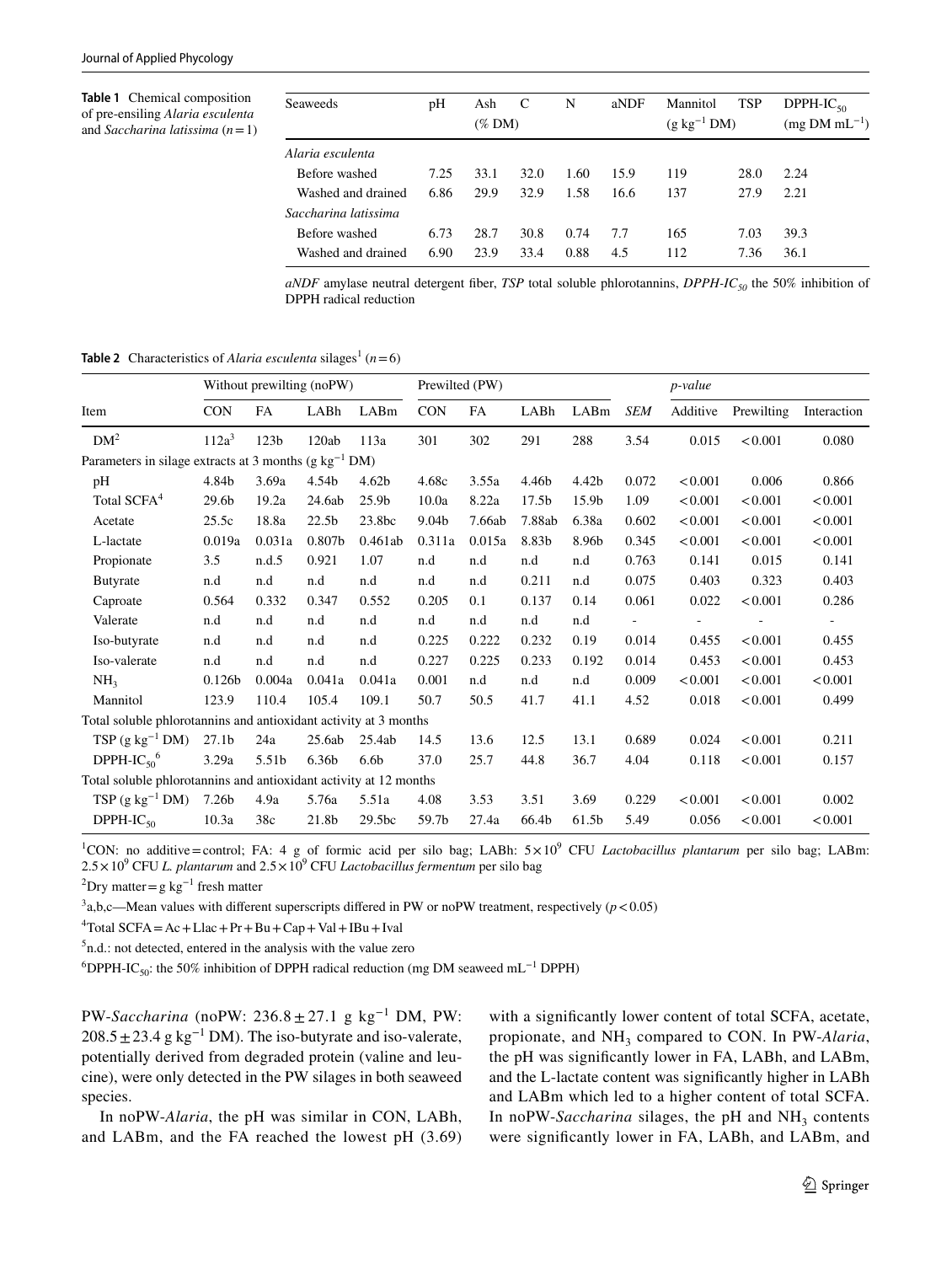#### <span id="page-5-0"></span>**Table 3** Characteristics of *Saccharina latissima* silages<sup>1</sup> ( $n=6$ )

|                                                                              | Prewilted (PW)<br>Without prewilting (noPW) |        |                   |        |                   |        |                    | p-Value |       |          |            |             |
|------------------------------------------------------------------------------|---------------------------------------------|--------|-------------------|--------|-------------------|--------|--------------------|---------|-------|----------|------------|-------------|
| Item                                                                         | <b>CON</b>                                  | FA     | LABh              | LABm   | <b>CON</b>        | FA     | LABh               | LABm    | SEM   | Additive | Prewilting | Interaction |
| DM <sup>2</sup>                                                              | $85a^3$                                     | 99.9b  | 97.0ab            | 92.3ab | 286.3             | 271.5  | 279.8              | 272.8   | 5.24  | 0.746    | < 0.001    | 0.050       |
| Parameters in silage extracts at 3 months ( $g \text{ kg}^{-1} \text{ DM}$ ) |                                             |        |                   |        |                   |        |                    |         |       |          |            |             |
| pH                                                                           | 4.56c                                       | 3.58a  | 3.97 <sub>b</sub> | 3.69ab | 5.71c             | 3.49a  | 4.38b              | 4.10b   | 0.117 | < 0.001  | < 0.001    | < 0.001     |
| Total SCFA <sup>4</sup>                                                      | 38.2b                                       | 25.3a  | 43.4b             | 44.5b  | 9.65a             | 10.1a  | 16.6 <sub>b</sub>  | 18.0b   | 1.91  | < 0.001  | < 0.001    | 0.004       |
| Acetate                                                                      | 32.2b                                       | 25.0a  | 26.9a             | 28.3ab | 8.57              | 9.33   | 8.93               | 9.14    | 0.95  | 0.010    | < 0.001    | 0.001       |
| L-lactate                                                                    | 1.85a                                       | n.d.a5 | 15.4b             | 15.8b  | 0.167a            | 0.08a  | 6.73 <sub>b</sub>  | 8.13b   | 0.887 | < 0.001  | < 0.001    | < 0.001     |
| Propionate                                                                   | 2.39                                        | n.d    | n.d               | n.d    | n.d               | n.d    | n.d                | n.d     | 0.843 | 0.403    | 0.323      | 0.403       |
| <b>Butyrate</b>                                                              | 1.45                                        | n.d    | 0.714             | n.d    | 0.435             | 0.217  | 0.453              | 0.235   | 0.45  | 0.204    | 0.520      | 0.474       |
| Caproate                                                                     | 0.339                                       | 0.315  | 0.388             | 0.424  | 0.159             | 0.141  | 0.16               | 0.166   | 0.067 | 0.769    | < 0.001    | 0.911       |
| Valerate                                                                     | n.d                                         | n.d    | n.d               | n.d    | n.d               | n.d    | n.d                | n.d     | n.d   |          |            |             |
| Iso-butyrate                                                                 | n.d                                         | n.d    | n.d               | n.d    | 0.098             | 0.107  | 0.125              | 0.128   | 0.021 | 0.87     | < 0.001    | 0.87        |
| Iso-valerate                                                                 | n.d                                         | n.d    | n.d               | n.d    | 0.22              | 0.192  | 0.222              | 0.226   | 0.014 | 0.635    | < 0.001    | 0.635       |
| NH <sub>3</sub>                                                              | 0.175 <sub>b</sub>                          | 0.114a | 0.129a            | 0.126a | 0.07c             | 0.043a | 0.054 <sub>b</sub> | 0.049ab | 0.007 | < 0.001  | < 0.001    | 0.066       |
| Mannitol                                                                     | 255                                         | 226    | 237               | 229    | 196               | 220    | 235                | 224     | 10.1  | 0.755    | < 0.001    | 0.081       |
| Total soluble phlorotannins and antioxidant activity at 3 months             |                                             |        |                   |        |                   |        |                    |         |       |          |            |             |
| TSP $(g \ kg^{-1} DM)$                                                       | 3.65c                                       | 2.66a  | 3.16b             | 3.06b  | 3.22 <sub>b</sub> | 2.77a  | 2.80a              | 2.77a   | 0.062 | < 0.001  | < 0.001    | < 0.001     |
| DPPH-IC <sub>50</sub> <sup>6</sup>                                           | 45.7b                                       | 39.4ab | 33.7a             | 29.5a  | 84.8c             | 34.4a  | 54.5b              | 46.3ab  | 3.29  | < 0.001  | < 0.001    | < 0.001     |
| Total soluble phlorotannins and antioxidant activity at 12 months            |                                             |        |                   |        |                   |        |                    |         |       |          |            |             |
| $TSP$ (g kg <sup>-1</sup> DM)                                                | 1.99c                                       | 0.79a  | 1.80b             | 1.81b  | 1.94b             | 1.08a  | 1.34a              | 1.34a   | 0.063 | < 0.001  | < 0.001    | < 0.001     |
| $DPPH-IC_{50}$                                                               | 50.3c                                       | 57.2d  | 16.1a             | 37.6b  | 68.0c             | 32.9a  | 44.5b              | 50.8b   | 2.16  | < 0.001  | < 0.001    | < 0.001     |

<sup>1</sup>CON: no additive=control; FA: 4 g of formic acid per silo bag; LABh: 5×10<sup>9</sup> CFU *Lactobacillus plantarum* per silo bag; LABm:  $2.5 \times 10^9$  CFU *L. plantarum* and  $2.5 \times 10^9$  CFU *Lactobacillus fermentum* per silo bag

 $^{2}$ Dry matter = g kg<sup>-1</sup> fresh matter

 $3a,b,c$ —Mean values with different superscripts differed in PW or noPW treatment, respectively ( $p < 0.05$ )

 ${}^{4}$ Total SCFA = Ac + Llac + Pr + Bu + Cap + Val + IBu + Ival

5 n.d.: not detected, entered in the analysis with the value zero

<sup>6</sup>DPPH-IC<sub>50</sub>: the 50% inhibition of DPPH radical reduction (mg DM seaweed mL<sup>-1</sup> DPPH)

the total SCFA content was the lowest in FA treatment. In *Saccharina*-PW silages, the effects of additives were similar to the noPW silages, except for a similar content of total SCFA in CON and FA. The L-lactate content was signifcantly higher in LABh and LABm in both noPW- and PW-*Saccharina* compared to CON.

## **TSP and DPPH radical scavenging capacity in 3‑ and 12‑month silages**

There was a strong reduction in the TSP content and the DPPH radical scavenging capacity of the silages over storage time (Tables [2](#page-4-1) and [3](#page-5-0)). In *Alaria*, the average TSP content decreased from 27.9 g  $kg^{-1}$  DM in the pre-ensiling biomass to  $19.5 \pm 6.4$  g kg<sup>-1</sup> DM after 3-month storage and to 4.8±1.4 g kg−1 DM after 12-month storage (*p*<0.001). The DPPH-IC<sub>50</sub> value increased from 2.2 to  $20.7 \pm 18.6$  mg DM mL<sup>-1</sup> after 3-month storage and to 39.3 ± 23.3 mg DM mL<sup>-1</sup> after 12-month storage (*p*<0.001). In *Saccharina*, the TSP content decreased from 7.4 g  $kg^{-1}$  DM in the pre-ensiled biomass to  $3.0 \pm 0.34$  g kg<sup>-1</sup> DM after 3-month storage, and to  $1.5 \pm 0.4$  g kg<sup>-1</sup> DM after 12-month storage ( $p < 0.001$ ). The average DPPH-IC<sub>50</sub> increased from 39.3 mg DM mL<sup>-1</sup> in the pre-ensiling biomass to  $46.0 \pm 18.3$  mg DM mL<sup>-1</sup> after 3-month storage and remained at  $44.7 \pm 15.8$  mg DM mL<sup>-1</sup> after 12-month storage  $(p=0.013)$ .

Prewilting negatively affected the TSP content the DPPH radical scavenging capacity (Tables [2](#page-4-1) and [3](#page-5-0)). The average TSP content in noPW-*Alaria* was 2 times higher after 3-month storage (noPW:  $25.5 \pm 1.9$  g kg<sup>-1</sup> DM, PW:  $13.4 \pm 1.8$  g kg<sup>-1</sup> DM) and was 1.5 times higher after 12-month storage (noPW:  $5.86 \pm 1.9$  g  $\text{kg}^{-1}$  DM, PW:  $3.7 \pm 1.8$  g kg<sup>-1</sup> DM). The average DPPH-IC<sub>50</sub> in PW-*Alaria* was 5 times higher after 3-month storage (noPW: 5.44 ± 1.5 mg DM mL<sup>-1</sup>, PW: 36.1 ± 14.8 mg DM mL<sup>-1</sup>) and was 1.5 times higher after 12-month storage (noPW:  $24.9 \pm 12.2$  mg DM mL<sup>-1</sup>, PW:  $36.1 \pm 22.8$  mg DM mL<sup>-1</sup>). The average TSP content in noPW-*Saccharina* was 8.5% higher after 3-month storage and was 15.3% higher after 12-month storage compared to PW-*Saccharina*. The average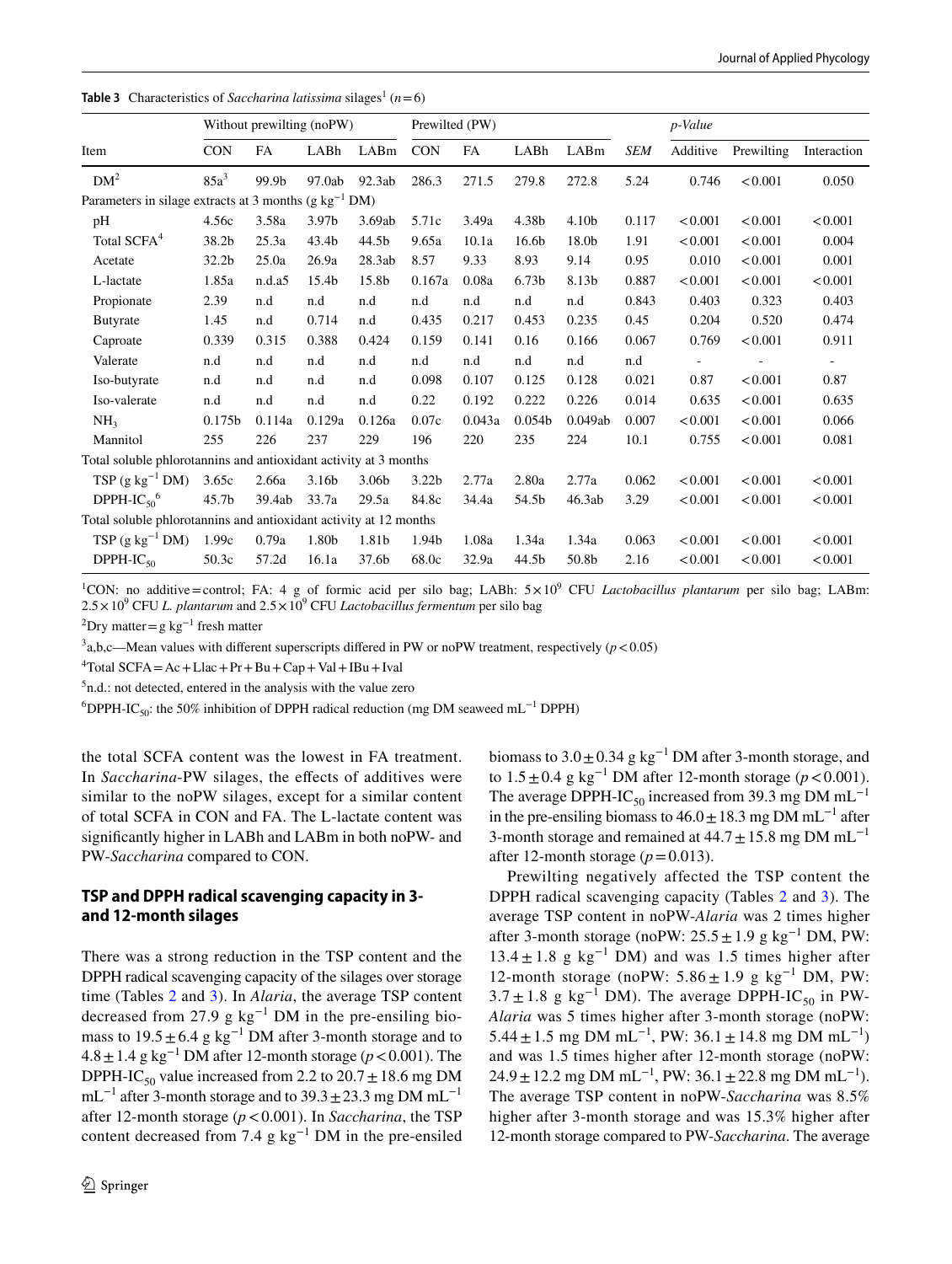DPPH-IC50 in PW-*Saccharina* was 32.6% higher after 3-month storage and was 17.8% higher after 12-month storage compared to noPW-*Saccharina*.

The expected negative correlation between TSP content and DPPH-IC<sub>50</sub> values was observed only in the *Alaria* silages ( $p < 0.05$ ), but not *Saccharina* silages. In noPW-*Alaria*, the highest TSP and lowest DPPH-IC $_{50}$  were in CON silages after 3- and 12-month storage. In PW-*Alaria*, there was no signifcant diference in the TSP content, and the DPPH-IC<sub>50</sub> was significantly lower in FA after 12-month storage. In *Saccharina*, the highest TSP content was found in both PW-CON and noPW-CON, and the DPPH-IC $_{50}$  was signifcantly lower in noPW-LAB and PW-FA after 3- and 12-month storage.

## **Chemical composition, iodine, and heavy metal content in 3‑month silages**

The triplicates from each ensiling treatments in the original design were pooled into one sample for chemical composition analysis, and the results shown in Table [4](#page-6-0) were the average of 2 samples, replicates resulting from the omitted factor of chopping time. The ash, C, and N contents in the silages were in the same range of those in the preensiling biomass (Tables [1](#page-4-0) and [4\)](#page-6-0). The aNDF content was numerically higher in silages than in the pre-ensiling biomass in both seaweed species (Tables [1](#page-4-0) and [4](#page-6-0)). Furthermore, the aNDF in PW-*Alaria* (23.6  $\pm$  0.4% DM) was higher than noPW-*Alaria* (17.6±0.7% DM). For iodine and heavy metal content, all 6 replicates from each ensiling treatments were pooled for analysis and presented in Table [4.](#page-6-0) The average iodine content was higher in *Alaria* (931.3 mg kg−1 DM) than in *Saccharina* (628.8 mg kg−1 DM). The Pb, Cd, and Hg contents were numerically higher in PW-*Alaria* (Pb: 0.4 mg kg−1 DM, Cd: 1.7 mg kg−1 DM, Hg: 0.006 mg kg−1 DM), than in noPW-*Alaria* (Pb: 0.28 mg kg<sup>-1</sup> DM, Cd: 1.5 mg kg<sup>-1</sup> DM, Hg: <0.005 mg kg<sup>-1</sup> DM). The Pb content was numerically higher in PW-*Saccharina* (0.35 mg kg−1 DM) than in noPW-*Saccharina* (0.24 mg kg<sup>-1</sup> DM).

## **Discussion**

Silage-making is a complicated biological process where the growth of desirable bacteria (e.g. *Lactobacillus* spp*.*) compete with undesirable bacteria responsible for the biomass spoilage (e.g. Enterobacteriaceae family and *Clostridium* genus). The silage outcome is afected by many factors such as the moisture content, the chemical composition, and the epiphytic bacteria of the harvested biomass (McDonald et al. [1991](#page-11-8)). In this study, common silage practices of prewilting and addition of silage additives were used to overcome the

| Ensiling treatments  |                        |      |      |       | Chemical composition (% DM) | Heavy metal content (mg $kg^{-1}$ DM) |                            |      |         |    |          |
|----------------------|------------------------|------|------|-------|-----------------------------|---------------------------------------|----------------------------|------|---------|----|----------|
| Prewilting           | Additives <sup>1</sup> | Ash  | C    | N     | aNDF                        | I                                     | Pb<br>C <sub>d</sub><br>Hg |      |         | As | iAs      |
| Alaria esculenta     |                        |      |      |       |                             |                                       |                            |      |         |    |          |
| noPW                 | <b>CON</b>             | 27.4 | 34.2 | 1.64  | 17.1                        | 960                                   | 0.29                       | 1.4  | < 0.005 | 39 | < 0.1    |
|                      | FA                     | 26.2 | 34.7 | 1.66  | 18.5                        | 1100                                  | 0.28                       | 1.6  | < 0.005 | 38 | ${<}0.1$ |
|                      | LABh                   | 27.3 | 34.2 | 1.66  | 17.2                        | 960                                   | 0.28                       | 1.5  | < 0.005 | 37 | < 0.1    |
|                      | LABm                   | 28.1 | 33.7 | 1.66  | 17.4                        | 910                                   | 0.27                       | 1.4  | < 0.005 | 38 | < 0.1    |
| <b>PW</b>            | <b>CON</b>             | 27.9 | 34.8 | 1.91  | 23.7                        | 860                                   | 0.41                       | 1.8  | 0.005   | 34 | < 0.1    |
|                      | FA                     | 27.2 | 34.9 | 1.82  | 23.1                        | 870                                   | 0.42                       | 1.6  | 0.006   | 37 | < 0.1    |
|                      | LABh                   | 29.2 | 34.5 | 1.9   | 23.7                        | 880                                   | 0.41                       | 1.6  | 0.006   | 34 | < 0.1    |
|                      | LABm                   | 28.8 | 34.5 | 1.88  | 23.9                        | 910                                   | 0.37                       | 1.8  | 0.006   | 35 | < 0.1    |
| Saccharina latissima |                        |      |      |       |                             |                                       |                            |      |         |    |          |
| noPW                 | <b>CON</b>             | 27.3 | 31.9 | 0.942 | 11.8                        | 670                                   | 0.25                       | 0.56 | 0.026   | 50 | 0.22     |
|                      | FA                     | 24.4 | 33.3 | 0.932 | 11.5                        | 570                                   | 0.25                       | 0.51 | 0.035   | 42 | 0.21     |
|                      | LABh                   | 25.0 | 33.3 | 0.973 | 12.0                        | 600                                   | 0.24                       | 0.49 | 0.028   | 35 | 0.59     |
|                      | LABm                   | 25.8 | 32.9 | 0.965 | 12.0                        | 650                                   | 0.22                       | 0.51 | 0.027   | 36 | 0.23     |
| <b>PW</b>            | <b>CON</b>             | 25.5 | 32.9 | 0.958 | 11.8                        | 630                                   | 0.34                       | 0.48 | 0.026   | 34 | 0.27     |
|                      | <b>FA</b>              | 23.9 | 34.1 | 1.23  | 13.8                        | 630                                   | 0.35                       | 0.48 | 0.026   | 37 | 0.26     |
|                      | LABh                   | 25.5 | 33.1 | 0.988 | 13.6                        | 640                                   | 0.35                       | 0.50 | 0.032   | 36 | 0.26     |
|                      | LABm                   | 25.4 | 33.1 | 0.945 | 11.6                        | 640                                   | 0.34                       | 0.47 | 0.024   | 34 | 0.28     |

<span id="page-6-0"></span>**Table 4** The chemical composition  $(n=2)$ , iodine  $(n=1)$ , and heavy metal content (*n*=1) of *Alaria esculenta* and *Saccharina latissima* silages

*aNDF* amylase neutral detergent fber, *I* iodine content (mg kg−1 DM), *iAS* inorganic As

<sup>1</sup>CON: no additive=control; FA: 4 g of formic acid per silo bag; LABh:  $5 \times 10^9$  CFU *Lactobacillus plantarum* per silo bag; LABm: 2.5× 10<sup>9</sup> CFU *L. plantarum* and 2.5× 10<sup>9</sup> CFU *Lactobacillus fermentum* per silo bag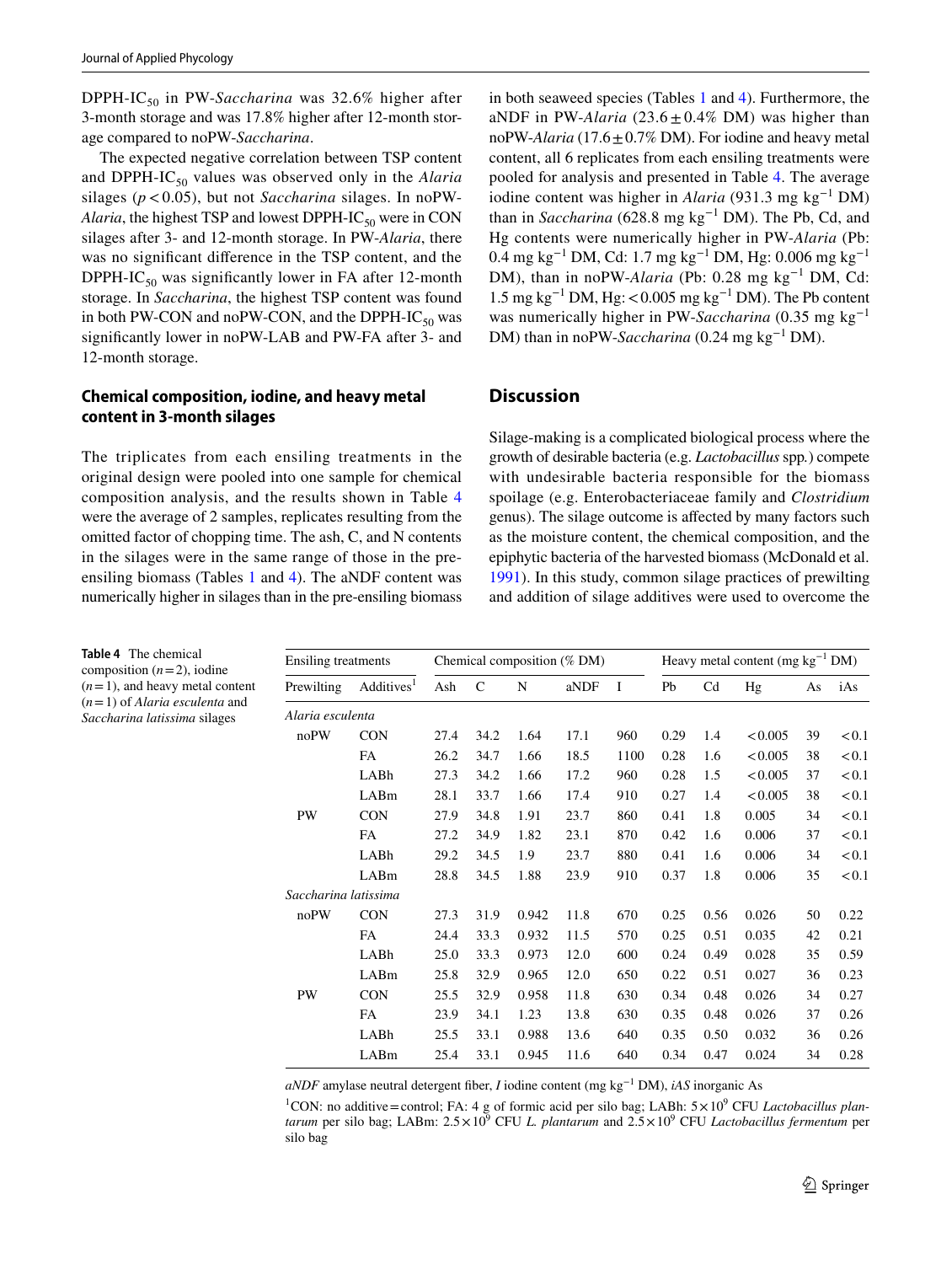known difficulties in ensiling macroalgal biomass (Herrmann et al. [2015](#page-10-8); Schiener et al. [2015](#page-11-9); Cabrita et al. [2017\)](#page-10-10). The silage pH, fermentation products, and mannitol content were measured to evaluate and better understand the silage quality and fermentation process in seaweed. The TSP and DPPH scavenging capacity were measured to assess the preservation of antioxidant activity in seaweed biomass after ensiling and long-term storage. The chemical composition was measured to estimate the level of fiber (aNDF), protein (N), carbohydrate, and ash content in the silages as essential parameters to evaluate for ruminant feed application. And fnally, the iodine and heavy metal contents were measured for safety concerns in feed and food applications.

#### **Pre‑ensiling biomass**

The DM content of pre-ensiling *Alaria* and *Saccharina* in present study was low but within the previously reported range of 5 to 36% DM in macroalgae (Zhang & Thomsen [2019](#page-11-10)) and was lower than that of the wild biomass collected in a close region (Tayyab et al. [2016](#page-11-11); Novoa-Garrido et al. [2020](#page-11-2)). The chemical composition was within the range of the reported seasonal variation (Table [1](#page-4-0)) (Schiener et al., [2015](#page-11-9)). Rinsing the seaweed biomass with water led to a lower ash content, as observed previously, thus rinsing is recommended in the seaweed silage making procedure (Novoa-Garrido et al. [2020\)](#page-11-2).

## **Silage pH, fermentation products, and mannitol content**

There was no excessive production of propionate, butyrate, and  $NH<sub>3</sub>$  in any silage, indicating limited spoiling bacterial activity, and thus a well fermented silage (Tables [2](#page-4-1) and [3](#page-5-0)). The total SCFA was higher in *Saccharina* silages than in *Alaria* silages, as expected from *Saccharina*'s higher C:N ratio. However, the total fermentation products were low in both seaweed silages (0.5–5% of DM) compared to common legume silages (0.8–11% DM) reported by Kung et al. ([2018\)](#page-11-12), indicating a lower fermentation activity when ensiling seaweeds. Unlike terrestrial crops silages, where lactate is the major fermentation product, acetate was the major component in our seaweed silages, in accordance with results reported in a previous study (Novoa-Garrido et al. [2020\)](#page-11-2). High acetate and low lactate content in silages indicated limited lactic acid bacteria fermentation, and it can be explained by (1) the lack of epiphytic LAB in seaweed  $(< 10<sup>3</sup> CFU g<sup>-1</sup>$  fresh biomass) (Uchida et al. [2004](#page-11-13); Herrmann et al. [2015\)](#page-10-8), (2) the low fermentation temperature (15 $\degree$ C) used in present study, and (3) the high moisture content of biomass (DM<30%) which prolonged the fermentation period required for the silage pH to be sufficiently low to favor the growth of *Lactobacillus* spp.

Mannitol is the primary photosynthetic product in brown seaweeds and is nearly indigestible in monogastric animals with an unknown digestibility in ruminants. Meanwhile, mannitol has been widely applied in the food and pharmaceutical industries, and thus is an interesting component to preserve (Mišurcová [2011](#page-11-14)). The mannitol content in the preensiling *Alaria* and *Saccharina* (before wash) was similar to a previous study (Stévant et al. [2017\)](#page-11-15). After 90-day ensiling storage, an unchange mannitol content was observed in the noPW-*Alaria* in the present study and in other brown seaweed silages reported by Herrmann et al. ([2015](#page-10-8)). To the authors' best knowledge, this is the frst time the reduction of mannitol in PW-*Alaira* and the increase of mannitol in *Saccharina* silages is reported. These diferences in the mannitol contents between seaweed species might be explained by the diferent level of sugar metabolites including mannitol and fructose in diferent brown seaweed species as shown in the metabolome profling (Hamid et al. [2019\)](#page-10-15). The profle of these fermentable sugars can afect the mannitol content in silages, due to the ability of some microorganisms to ferment fructose to mannitol (Groisillier et al. [2013\)](#page-10-16) or mannitol to lactate (Plaisance & Hammer [1921\)](#page-11-16) during silage fermentation. Further research on the fermentable carbohydrate composition of the seaweed and seaweed silages is needed to explain the change of mannitol content during ensiling.

The prewilting and additives treatment significantly affected the seaweed silage fermentation  $(p < 0.01)$ . Reducing moisture content by prewilting is a normal practice in agriculture to facilitate the fermentation process (Borreani, et al, [2018\)](#page-10-17), and it makes the handling and transportation of seaweed biomass easier. When the moisture content is reduced, the silage fermentation can reach the stable stage with less acidifcation because of the increased osmotic pressure (McDonald et al., [1991](#page-11-8)). In the present study, the DM content (g kg<sup>-1</sup> fresh matter) was  $116.9 \pm 7.2$  in noPW-*Alaria*, 295.5± 11.9 in PW-*Alaria*, 93.5± 9.1 in noPW-*Saccharina*, and 277.6± 16.5 in PW-*Saccharina*. When using the earlier published equation for grass silages  $pH = 0.00359 \text{ DM} + 3.44'$  (Haigh, [1987](#page-10-18)) to calculate the theoretically desirable pH, the desired pH would be about 3.8 for our noPW silages and about 4.5 for our PW silages. In noPW silages, the pH was above the desired 3.8 in CONand LAB-*Alaria*, and in CON-*Saccharina.* In PW silages, the pH was close to the desired 4.5 in all silages but CON-Saccharina. A significant reduction of undesirable fermentation products (propionate, caproate, and  $NH<sub>3</sub>$ ) was also observed in the PW silages. However, the prewilting treatment in the present study led to an increase of protein and TSP degradation. Further, the acetate content was reduced from a normal range of 1–3% of DM in noPW silages to below 1% of DM in PW silages, which might result in a higher spoilage risk once opened, as acetate plays an important role in aerobic stability (Danner et al. [2003](#page-10-19)).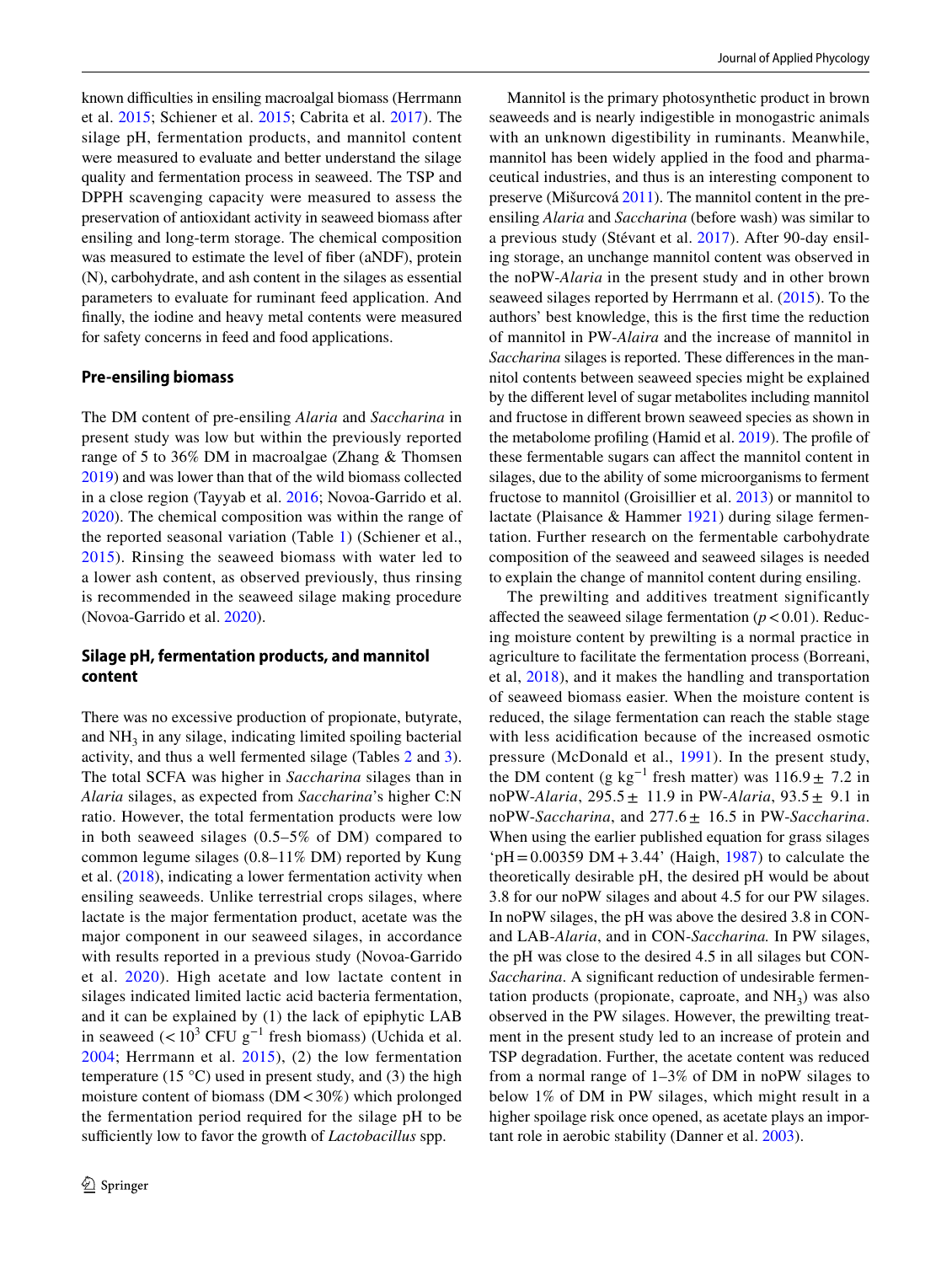It has been reported that applying 0.4% (w/w) formic acid could signifcantly reduce the silage pH to below 4.0 in *Saccharina* (Novoa-Garrido et al. [2020\)](#page-11-2), but, to our knowledge, this is the frst time such results are reported in *Alaria*. Our results confrmed that the use of LAB additives had the benefts of facilitating lactate fermentation, regardless of using a one-strain culture or a two-strain culture, as suggested by Novoa-Garrido et al. [\(2020](#page-11-2)). In contrast to our fndings, Herrmann et al. ([2015\)](#page-10-8) reported 50 g kg−1 DM lactate content in 3-month *S. latissima* silages, and a LAB growth from less than  $10^2$  CFU g<sup>-1</sup> fresh biomass to  $10^8$  CFU  $g^{-1}$  fresh biomass. Cabrita et al. ([2017\)](#page-10-10) also reported a high lactate content (200 g kg<sup>-1</sup>) DM) in *S. latissima* silage after 9 weeks without the addition of LAB inoculant. The diference in the fermentation patterns can be partially explained by higher ensiling temperature (20 $\degree$ C), which is more favorable for the growth of LAB, partially by the diference in biomass composition, as well as by diferent silage processing methods. It should also be considered that in the present study, we analyzed for L-lactate instead of the total lactate content. We based our approach in earlier fndings showing that the average ratio of L- and D-lactate is close to 1:1 in whole crop and grass silages, making it possible to use  $2 \times L$ -lactate as an estimate for total lactate content. However, this estimation was found to be invalid in *Saccharina* silages (ratio of L-lactate and total lactate: 0.09) (Johansen et al. [2020\)](#page-10-20) and might not be valid for other seaweed silages as well. To verify that the L-lactate measurement was not inhibited by the complex seaweed matrix, Johansen et al. ([2020\)](#page-10-20) spiked seaweed samples with a known amount of L-lactate and observed full recovery. Therefore, the L-lactate content in present study is valid but does not provide information of the total lactate content in silages.

The interactions of prewilting and additives treatments were significant on the DM content and fermentation products (Tables [2](#page-4-1) and [3\)](#page-5-0). The DM content in FA was signifcantly higher than in CON in noPW silages, but not in the PW silages in both *Alaria* and *Saccharina*. The same interaction was reported in *Palmaria palmata* silages using acids-based additive (Gallagher et al. [2021](#page-10-11)). Also using acids-based additive was reported to increase DM density in wet grass silages (Randby & Bakken [2021](#page-11-17)). However, this interaction was not seen in our previous publication under a similar setup in *Porphyra umbilicalis* and *S. latissima* silages (Novoa-Garrido et al. [2020\)](#page-11-2). Both prewilting and FA additives restricted fermentation activity, indicated by a lower total SCFA and acetate content. However, a similar content in PW-CON and PW-FA indicated that the fermentation restriction did not intensify by combining both prewilting and FA treatments. Finally, the use of LAB inoculants facilitated lactate production in PW-*Alaria*, however, not in noPW-*Alaria*. This interaction

was not observed in our *Saccharina* silages, and there is unfortunately a lack of publication for comparison.

## **TSP and DPPH radical scavenging capacity in 3‑ and 12‑month silages**

Phlorotannins are oligomeric and polymeric derivatives of phloroglucinol (1,3,5-trihydroxybenzene) and are only found in brown macroalgae (Wang et al. [2009](#page-11-18)). Phlorotannins are valuable cellular compounds to preserve in brown seaweeds storage due to their antioxidant properties (Roleda et al. [2019](#page-11-19); Gager et al. [2020](#page-10-21)). Based on the Folin-Ciocalteu assay, the TSP level in pre-ensiling *Alaria* was nearly 4×higher than in *Saccharina* (Table [1\)](#page-4-0), which is similar to previous studies where a range from  $2.8 \times$  to 5.0×was reported (Stévant et al. [2017](#page-11-15); Roleda et al. [2019](#page-11-19)).

There was a loss of 73–88% TSP across all treatments in the 12-month silages in both seaweed species (Tables [2](#page-4-1) and [3](#page-5-0)). The TSP loss was much higher compared to conventional preservation methods as freezing (−25 °C) and air-drying (20  $\textdegree$ C, > 85% DM), where around 25% and 50% TSP loss was observed, respectively in brown seaweeds (Obluchinskaya and Daurtseva [2020](#page-11-20)). Thus, ensilage is less suitable for long-term storage when TSP is the targeted substance. However, ensilage seems promising for 3-month storage providing that the loss in TSP content remains at the level found in *Alaria* silages (3%), which is much better than the loss when freezing  $(11-16%)$ and drying (25—34%) reported by Obluchinskaya and Daurtseva ([2020\)](#page-11-20). Campbell et al. ([2020](#page-10-9)) also reported an unchanged TSP content in *F. vesiculosus* and *S. latissima* silages after 3-month storage.

The progressive decline in the DPPH radical scavenging capacity of *Saccharina* and *Alaria* over the 12-month ensiling can be ascribed to the gradual degradation of TSP in the samples under the storage conditions. However, the TSP degradation does not necessarily reduce DPPH radical scavenging capacity in the case of the *Saccharina* silages with additives. This might be explained by a possibly alteration of the phlorotannins' chemical structure and/or an increase in the functional peptides in the samples due to LAB fermentation (Virtanen et al. [2007](#page-11-21); Sun et al. [2009\)](#page-11-22) and soaking in the acids. Unfortunately, it was not possible to compare our results with other studies on ensiled seaweeds as this is the frst one conducting DPPH assay in such seaweed products. Further antioxidant activity assays and diferent analytical methods capable of detecting phlorotannins structures are required to confrm and further explain this enhanced antioxidant activity in seaweed silages due to the known limitation of DPPH assay (Foti [2015;](#page-10-22) Ford et al. [2019](#page-10-23)).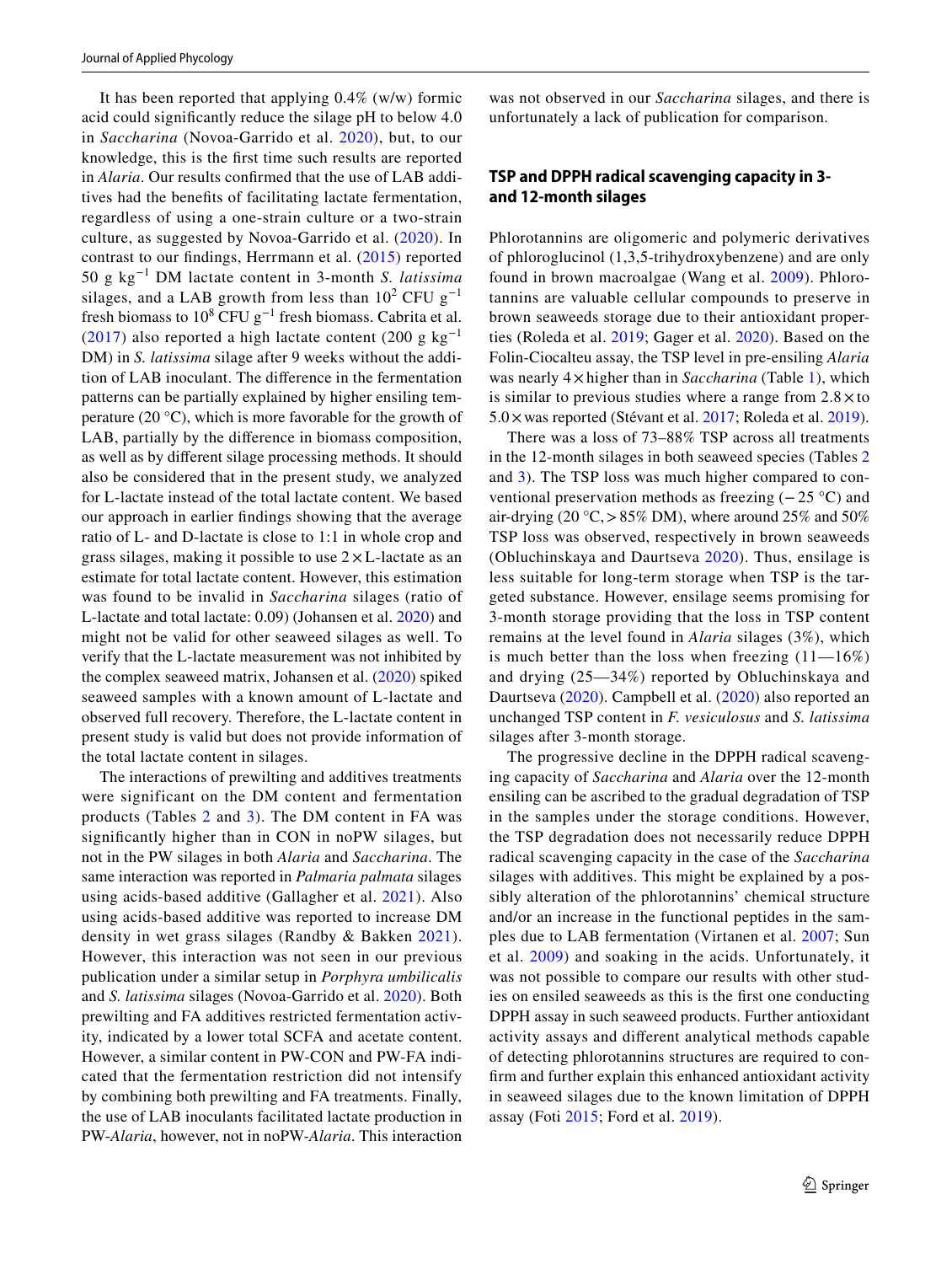## **Chemical composition, iodine, and heavy metal composition**

The aNDF content, which measures the leftover fber after dissolving protein, sugars, lipids, and other substance in neutral detergent, is routinely analyzed in ruminant feed ingredients as it afects the energy concentration in the feed. Compared to the aNDF content reported in whole plant corn and corn silages (>400 g kg<sup>-1</sup> DM), the aNDF content in our seaweeds and seaweed silages were low, likely due to a diferent cell wall structure (Gheller et al. [2021](#page-10-24)). Compared to the pre-ensiling seaweed biomass, the aNDF content was higher in the seaweed silages as seen in previous study (Novoa-Garrido et al. [2020\)](#page-11-2), indicated substance losses during ensiling process. Moreover, loss of small molecules during prewilting might led to the much higher aNDF content in the PW treatment in *Alaria*. It is worth noting that the higher content of both TSP and aNDF in *Alaria* has previously been reported to be unfavorable for rumen digestion (Campbell et al. [2020\)](#page-10-9). Further studies are needed to investigate the protein and fber digestibility of seaweeds in ruminant animals.

Seaweeds can accumulate heavy metals from its surrounding seawater and post a risk to human and animal health when being consumed. The European Union has established recommendations for the maximum levels of heavy metal contents in seaweed in food and feed products in the Official Journal of the European Union (OJEU L78/16, 2018). Following the recommendation, the present study measured the Pb, Cd, Hg, As, and inorganic As content in the silages (Table [4\)](#page-6-0). The level of Hg and Pb in present study was low and is in accordance with previous records of *Saccharina* and *Alaria* collected in the Norwegian coasts (Biancarosa et al. [2018;](#page-10-25) Afonso et al. [2020\)](#page-10-26). The total As content was generally high, but this could be mainly ascribed to the less toxic organic As since iAs was less than 5% of total, which is commonly observed in marine organisms. On the other hand, careful attention should be paid to the Cd content as it was found to exceed the maximum levels regulated by the EU recommendation (OJEU L78/16, 2018) in sample of all silages.

Brown seaweed is a natural source for dietary iodine. Iodine is an essential mineral for thyroid hormones synthesis, but both defcient and excessive iodine intake can disturb the body metabolism (Rohner et al. [2014](#page-11-23)). In the present study, the iodine content of *Saccharina* silages  $(630 \text{ mg kg}^{-1} \text{ DM})$  was relatively low compared to the concentrations reported in other investigations, where levels above 2000 mg kg<sup>-1</sup> DM and up to 4600 mg kg<sup>-1</sup> DM have been reported in both wild harvested and cultivated biomass from central and northern Norway, while a high iodine content was found in *Alaria* silages (930 mg kg−1 DM) compared to other studies (Biancarosa et al. [2018](#page-10-25); Roleda et al. [2018](#page-11-24); Afonso et al. [2020\)](#page-10-26). If our silages were subjected to whole food application, the safe consumption level will be limited to 2 g DM per week, according to the recommend iodine consumption for an adult person (Russel [2001](#page-11-25)).

The prewilting treatment led to numerically higher content of Pb, Cd, and Hg in *Alaria*, and higher content of Pb in *Saccharina*. However, the content of heavy metals and iodine were not expected to change during ensilage, as these elements are not supposed to disappear due to silage fermentation. Thus, the diferences in concentration between treatments were likely due to the losses of chemical compounds in the effluents or during the prewilting process. Additionally, the concentration of heavy metals and iodine in the DM based unit are expected to be slightly higher than the pre-ensiling biomass due to the loss of carbon in  $CO<sub>2</sub>$ format during fermentation. Due to the lack of this data on pre-ensiling biomass, the exact change was not available.

## **Conclusions**

The results suggest that ensiling is a viable method for preserving *Alaria* and *Saccharina* biomass. The ensiling outcomes were signifcantly afected by prewilting and additive treatments ( $p < 0.001$ ). In *Alaria*, prewilting led to a desirable silage pH of 4.5, a reduction of acetate, proprionate and  $NH<sub>3</sub>$ , and higher production of L-lactate in the LAB treatments. In *Saccharina*, a reduction of acetate, L-lactate, caproate, and NH<sub>3</sub> was observed in PW treatment, and it led to insufficient silage acidification ( $pH = 5.7$ ) when no additive was applied. Unfortunately, the prewilting process in the present study caused protein and TSP degradation, and a nymerically higher aNDF content indicated the losses of other small molecules. Future studies on alternative moisture reduction methods are therefore needed to minimize the loss. The silage pH dropped to below 3.8 when ensiled with FA in both noPW and PW silages. Adding FA also reduced the acetate and  $NH_3$  content in noPW silages. Adding LAB inoculant enabled lactate production except in the noPW-*Alaria*. The antioxidant activity was preserved at a promising level (>90%) in noPW-*Alaria* after 3-month storage; however, major loss of antioxidant activity was observed after 12-month storage in both seaweed silages. The prewilting and additive treatment appeared to negatively afect the TSP preservation, and the FA and LAB additive appeared to enhance the DPPH radical scanvenging capacity in *Saccharina* silages. Further studies on the carbyhydrate and phlorotannin composition in the silages are needed to explain these changes during ensiling.

**Acknowledgements** The farmed seaweeds were kindly provided by our industry collaborator Lofoten Blue Harvest. We thank Heidi Hovland Ludviksen, Ingvild Berg, and Bente Sunde from the Faculty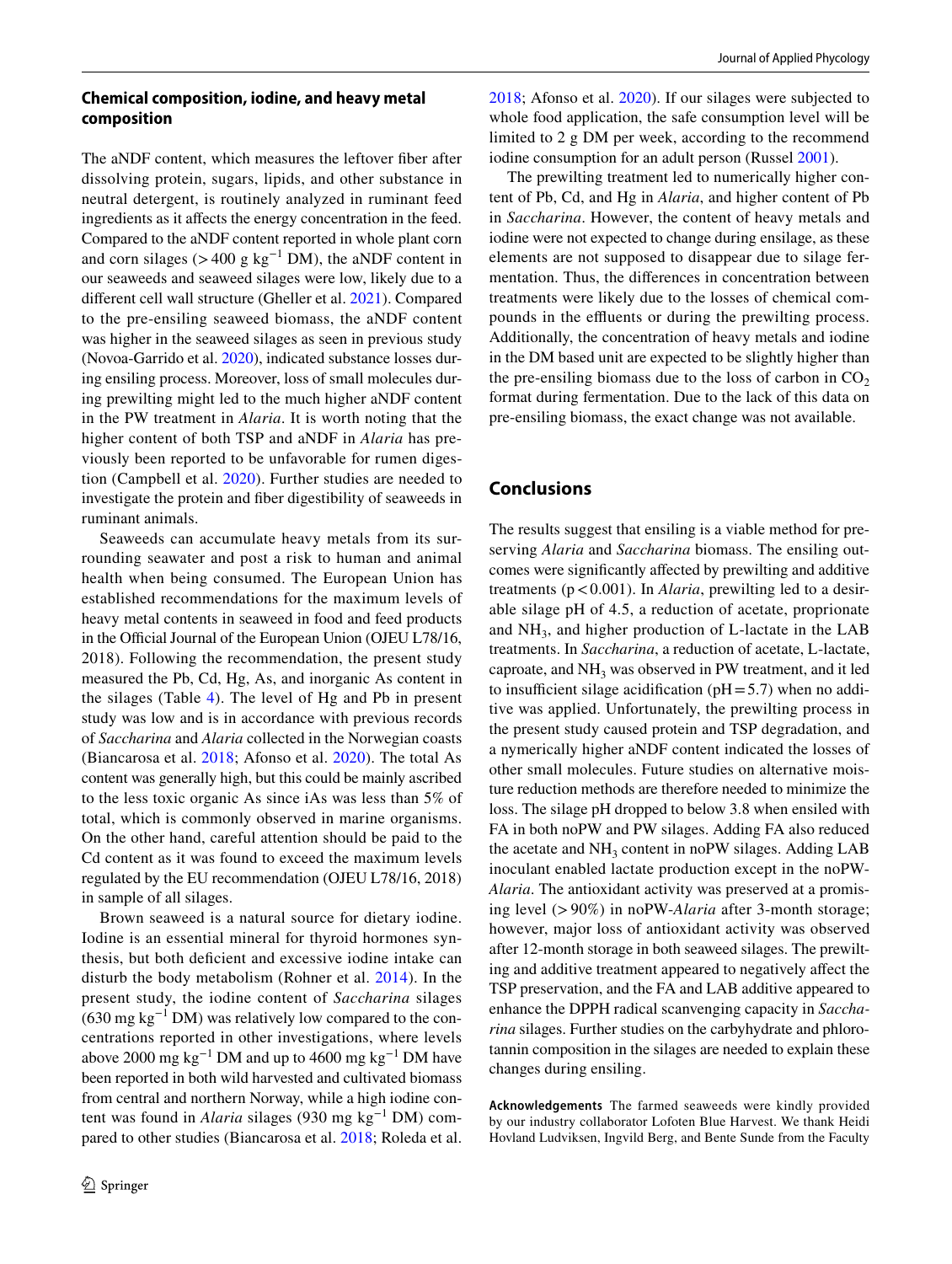of Biosciences and Aquaculture at Nord University for their help in processing the seaweed biomass prior to ensiling, and to Per Magnus Hansen from the Norwegian Institute of Bioeconomy Research for his help in making silages and sample preparation for the antioxidant analysis.

**Funding** This study has been funded by a grant from MABIT (program for Marine Biotechnology in northern Norway) project number AF0083.

**Data availability** The datasets generated during and/or analyzed during the current study are available from the corresponding author on reasonable request.

### **Declarations**

**Conflict of interest** The authors declare no competing interests.

**Open Access** This article is licensed under a Creative Commons Attribution 4.0 International License, which permits use, sharing, adaptation, distribution and reproduction in any medium or format, as long as you give appropriate credit to the original author(s) and the source, provide a link to the Creative Commons licence, and indicate if changes were made. The images or other third party material in this article are included in the article's Creative Commons licence, unless indicated otherwise in a credit line to the material. If material is not included in the article's Creative Commons licence and your intended use is not permitted by statutory regulation or exceeds the permitted use, you will need to obtain permission directly from the copyright holder. To view a copy of this licence, visit <http://creativecommons.org/licenses/by/4.0/>.

## **References**

- <span id="page-10-26"></span>Afonso C, Matos J, Guarda I, Gomes-Bispo A, Gomes R, Cardoso C, Gueifão S, Delgado I, Coelho I, Castanheira I, Bandarra NM (2020) Bioactive and nutritional potential of *Alaria esculenta* and *Saccharina latissima*. J Appl Phycol 33:501–513
- <span id="page-10-5"></span>Alvarado-Morales M, Boldrin A, Karakashev DB, Holdt SL, Angelidaki I, Astrup T (2013) Life cycle assessment of biofuel production from brown seaweed in Nordic conditions. Bioresour Technol 129:92–99
- <span id="page-10-6"></span>Bach QV, Sillero MV, Tran KQ, Skjermo J (2014) Fast hydrothermal liquefaction of a Norwegian macro-alga: Screening tests. Algal Res 6:271–276
- <span id="page-10-25"></span>Biancarosa I, Belghit I, Bruckner CG, Liland NS, Waagbø R, Amlund H, Heesch S, Lock EJ (2018) Chemical characterization of 21 species of marine macroalgae common in Norwegian waters: benefts of and limitations to their potential use in food and feed. J Sci Food Agric 98:2035–2042
- <span id="page-10-7"></span>Black WAP (1955) The preservation of seaweed by ensiling and bactericides. J Sci Food Agric 6:14–23
- <span id="page-10-17"></span>Borreani G, Tabacco E, Schmidt RJ, Holmes BJ, Muck RE (2018) Silage review: factors afecting dry matter and quality losses in silages. J Dairy Sci 101:3952–3979
- <span id="page-10-3"></span>Broch OJ, Alver MO, Bekkby T, Gundersen H, Forbord S, Handå A, Skjermo J, Hancke K (2019) The kelp cultivation potential in coastal and offshore regions of Norway. Front Mar Sci 5:529
- <span id="page-10-10"></span>Cabrita ARJ, Maia MRG, Sousa-Pinto I, Fonseca AJM (2017) Ensilage of seaweeds from an integrated multi-trophic aquaculture system. Algal Res 24:290–298
- <span id="page-10-9"></span>Campbell M, Ortuño J, Ford L, Davies DR, Koidis A, Walsh PJ, Theodoridou K (2020) The effect of ensiling on the nutritional composition and fermentation characteristics of brown seaweeds as a ruminant feed ingredient. Animals 10:1019
- <span id="page-10-0"></span>Cherry P, Yadav S, Strain CR, Allsopp PJ, McSorley EM, Ross RP, Stanton C (2019) Prebiotics from seaweeds: an ocean of opportunity? Mar Drugs 17:327
- <span id="page-10-19"></span>Danner H, Holzer M, Mayrhuber E, Braun R (2003) Acetic acid increases stability of silage under aerobic conditions. Appl Environ Microbiol 69:562
- <span id="page-10-2"></span>FAO (2020). FAO yearbook. Fishery and Aquaculture Statistics 2018. FAO, Rome
- <span id="page-10-12"></span>Fečkaninová A, Koščová J, Mudroňová D, Schusterová P, Cingeľová-Maruščáková I, Popelka P (2019) Characterization of two novel lactic acid bacteria isolated from the intestine of rainbow trout (*Oncorhynchus mykiss*, Walbaum) in Slovakia. Aquaculture 506:294–301
- <span id="page-10-4"></span>Fiskeridirektoratet (2020) Akvakulturstatistikk: Alger, Antall tillatelser 2014–2020. Directorate of Fisheries, Norway
- <span id="page-10-23"></span>Ford L, Theodoridou K, Sheldrake GN, Walsh PJ (2019) A critical review of analytical methods used for the chemical characterisation and quantifcation of phlorotannin compounds in brown seaweeds. Phytochem Anal 30:587–599
- <span id="page-10-22"></span>Foti MC (2015) Use and abuse of the DPPH<sup>•</sup>radical. J Agric Food Chem 63:8765–8776
- <span id="page-10-14"></span>Fukumoto LR, Mazza G (2000) Assessing antioxidant and prooxidant activities of phenolic compounds. J Agric Food Chem 48:3597–3604
- <span id="page-10-21"></span>Gager L, Connan S, Molla M, Couteau C, Arbona JF, Coifard L, Cérantola S, Stiger-Pouvreau V (2020) Active phlorotannins from seven brown seaweeds commercially harvested in Brittany (France) detected by 1 H NMR and *in vitro* assays: temporal variation and potential valorization in cosmetic applications. J Appl Phycol 32:2375–2386
- <span id="page-10-1"></span>Gaillard C, Bhatti HS, Novoa-Garrido M, Lind V, Roleda MY, Weisbjerg MR (2018) Amino acid profiles of nine seaweed species and their *in situ* degradability in dairy cows. Anim Feed Sci Technol 241:210–222
- <span id="page-10-11"></span>Gallagher JA, Adams JMM, Turner LB, Kirby ME, Toop TA, Mirza MW, Theodorou MK (2021) Bio-processing of macroalgae *Palmaria palmata*: metabolite fractionation from pressed fresh material and ensiling considerations for long-term storage. J Appl Phycol 33:533–544
- <span id="page-10-24"></span>Gheller L, Ghizzi L, Takiya CS, Grigoletto NTS, Silva TBP, Marques JA, Dias MSS, Freu G, Rennó FP (2021) Diferent organic acid preparations on fermentation and microbiological profle, chemical composition, and aerobic stability of whole-plant corn silage. Anim Feed Sci Technol 281:115083
- <span id="page-10-16"></span>Groisillier A, Shao Z, Michel G, Goulitquer S, Bonin P, Krahulec S, Nidetzky B, Duan D, Boyen C, Tonon T (2013) Mannitol metabolism in brown algae involves a new phosphatase family. J Exp Bot 65:559–570
- <span id="page-10-18"></span>Haigh PM (1987) The effect of dry matter content and silage additives on the fermentation of grass silage on commercial farms. Grass Forage Sci 42:1–8
- <span id="page-10-15"></span>Hamid SS, Wakayama M, Ichihara K, Sakurai K, Ashino Y, Kadowaki R, Soga T, Tomita M (2019) Metabolome profling of various seaweed species discriminates between brown, red, and green algae. Planta 249:1921–1947
- <span id="page-10-13"></span>Hansen B (1989) Determination of nitrogen as elementary N, an alternative to Kjeldahl. Acta Agric Scand 39:113–118
- <span id="page-10-8"></span>Herrmann C, FitzGerald J, O'Shea R, Xia A, O'Kiely P, Murphy JD (2015) Ensiling of seaweed for a seaweed biofuel industry. Bioresour Technol 196:301–313
- <span id="page-10-20"></span>Johansen M, Weisbjerg MR, Novoa-Garrido M, Kristensen NB, Larsen M (2020) Relationship between L-lactate and DL-lactate